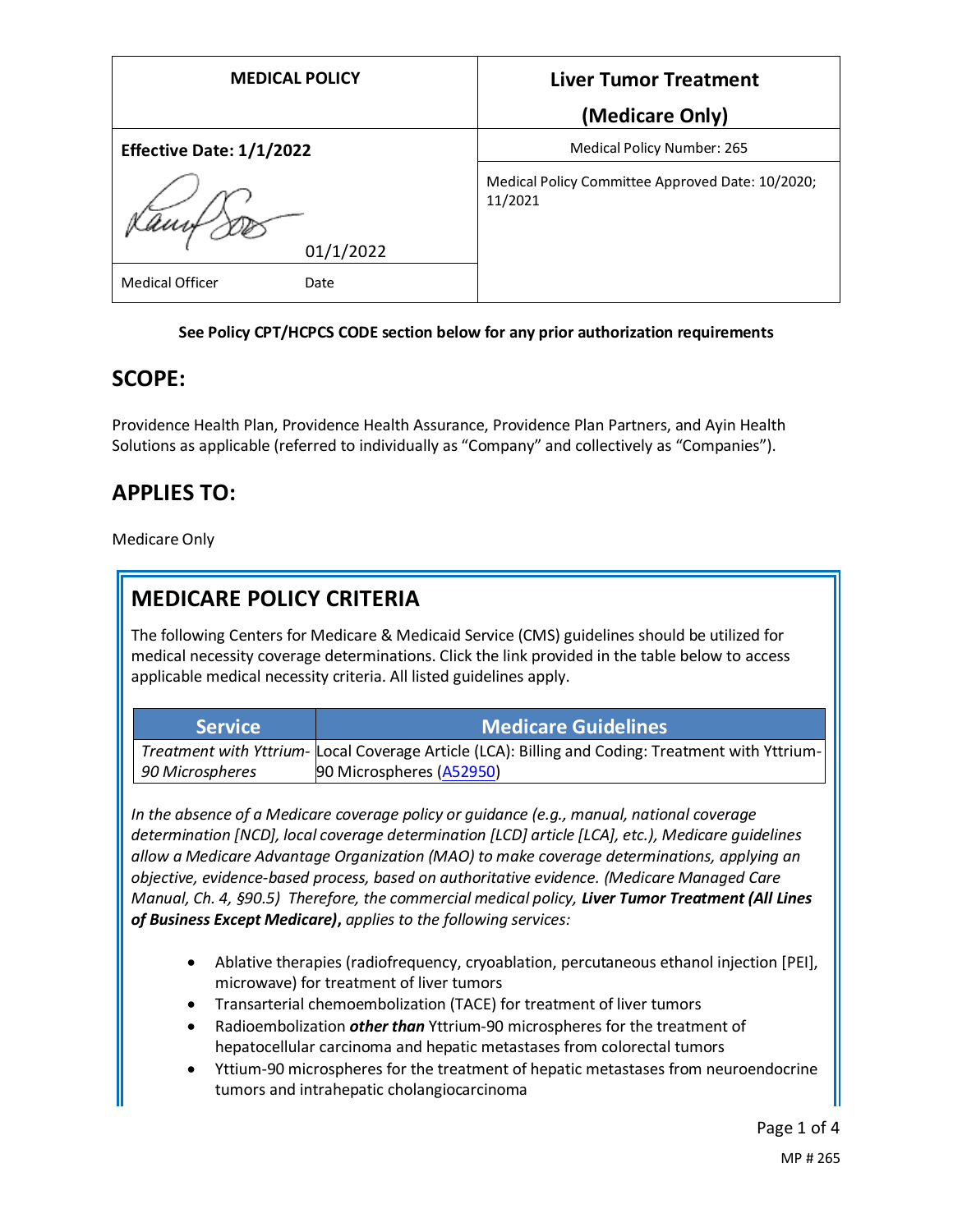- Transarterial chemoembolization or radioembolization for the treatment of hepatic metastases from breast cancer
- High-intensity focused ultrasound (HIFU) or magnetic resonance guided focused ultrasound (MRgFUS) for treatment of liver tumors

# **POLICY GUIDELINES**

According to the above LCA, "Noridian receives requests for coverage of the treatment of various conditions with yttrium-90 microspheres. If all requirements of the Federal Drug Administration's (FDA) Premarket Approval (PMA) approved indications (full approval based on safety and efficacy), use of yttrium microspheres will be covered. If the treatment indication is under study with an Investigation Device Exemption (IDE), submit an application for (IDE) study coverage."

Thus, Medicare coverage of yttrium-90 microspheres is based on FDA-approved indications and Noridian or Medicare-approved IDE studies. While the LCA does include some approved IDE studies, additional Medicare-approved IDE studies are as follows:

| <b>Study Title</b>                                  | <b>NCT Number</b> | <b>IDE Number</b> | <b>Medicare Approved</b> |
|-----------------------------------------------------|-------------------|-------------------|--------------------------|
| 90Y Transarterial Radioembolization (TARE)          | NCT02512692       | G150096           | 01/10/2017               |
| Plus Gemcitabine and Cisplatin in                   |                   |                   |                          |
| Unresectable Intrahepatic                           |                   |                   |                          |
| Cholangiocarcinoma                                  |                   |                   |                          |
| SIRT Followed by CIS-GEM Chemotherapy               | NCT02807181       | G160128           | 10/26/2017               |
| Versus CIS-GEM Chemotherapy Alone as 1st            |                   |                   |                          |
| Line Treatment of Patients With Unresectable        |                   |                   |                          |
| Intrahepatic Cholangiocarcinoma (SIRCCA)            |                   |                   |                          |
| Immunotherapy Combined With Yttrium-90              | NCT04108481       | G200069           | 11/19/2020               |
| RadioEmbolization in the Treatment of               |                   |                   |                          |
| Colorectal Cancer With Liver Metastases [iRE-       |                   |                   |                          |
| C - Clinical Trial]                                 |                   |                   |                          |
| A Prospective, Multicenter, Open-label Single       | NCT04736121       | G200352           | 05/05/2021               |
| Arm Study Evaluating the Safety & Efficacy of       |                   |                   |                          |
| Selective Internal Radiation Therapy Using          |                   |                   |                          |
| SIR-Spheres <sup>®</sup> Y-90 Resin Microspheres on |                   |                   |                          |
| duration of response (DoR) & overall                |                   |                   |                          |
| response rate (ORR) in Unresectable                 |                   |                   |                          |
| <b>Hepatocellular Carcinoma Patients</b>            |                   |                   |                          |

By utilizing our Commercial policy criteria for certain indications, the Company is being less restrictive than Medicare.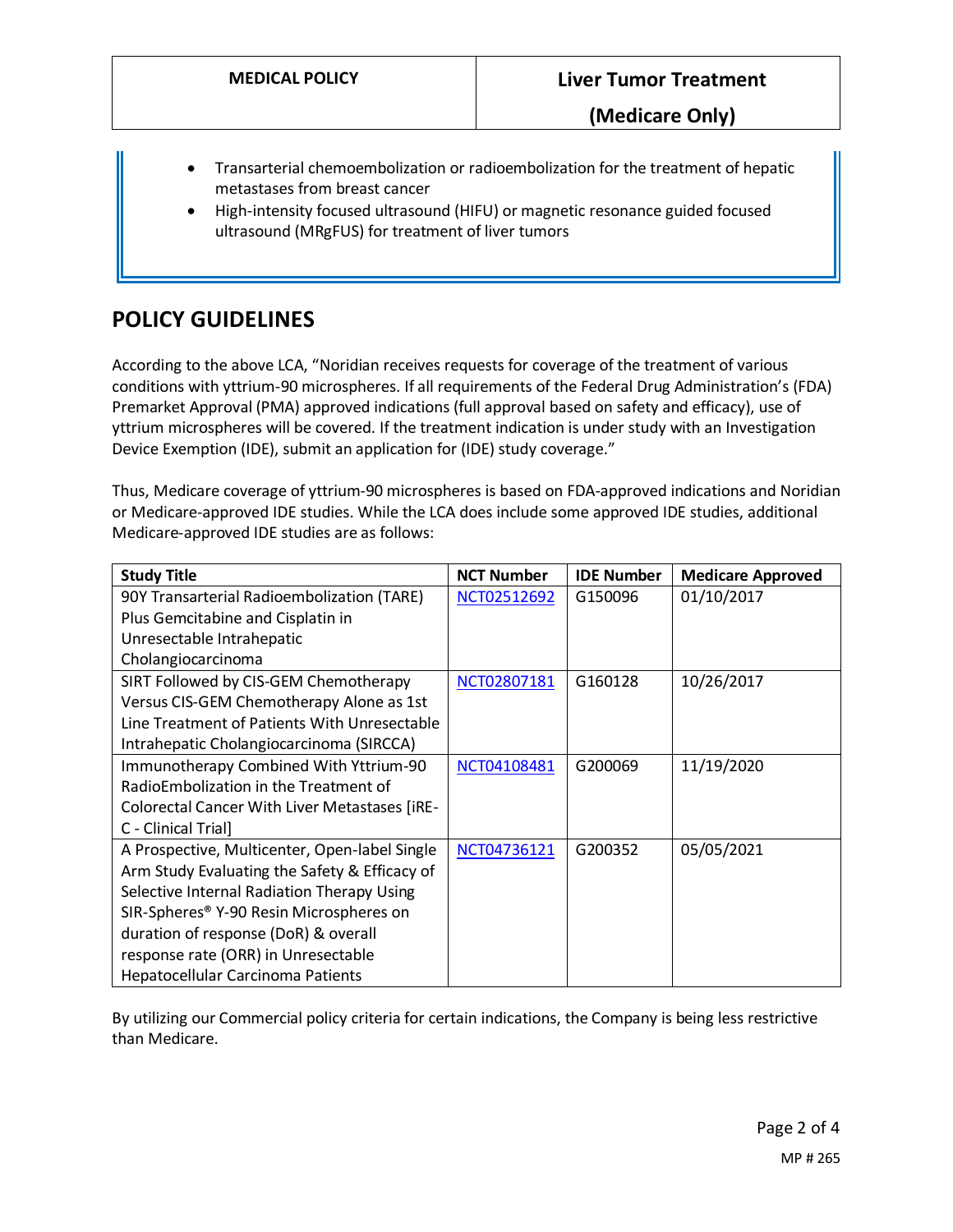**(Medicare Only)**

## **BILLING GUIDELINES**

• A code from the range 36245-36248 for catheter placement would be billed in conjunction with 37243. Code 75726 may also be billed if diagnostic angiography is performed prior to 37243 and the decision to perform embolization was based on this angiography.

Vascular embolization or occlusion (37243) only requires prior authorization when paired with any of the following diagnosis codes for liver malignancy:

| ○ C22.0       | $\circ$ C22.4 | $\circ$ C78.7  |
|---------------|---------------|----------------|
| ○ C22.1       | $\circ$ C22.7 | $\circ$ C7B.02 |
| ○ C22.2       | $\circ$ C22.8 | $\circ$ DO1.5  |
| $\circ$ C22.3 | $\circ$ C22.9 |                |

# **CPT/HCPCS CODES**

|                   | <b>Medicare Only</b>                                                                                                                                                                                                                        |  |  |
|-------------------|---------------------------------------------------------------------------------------------------------------------------------------------------------------------------------------------------------------------------------------------|--|--|
|                   | <b>Prior Authorization Required</b>                                                                                                                                                                                                         |  |  |
| Q2616             | Brachytherapy source, non-stranded, yttrium-90, per source                                                                                                                                                                                  |  |  |
| C <sub>2698</sub> | Brachytherapy source, stranded, not otherwise specified, per source                                                                                                                                                                         |  |  |
| C2699             | Brachytherapy source, non-stranded, not otherwise specified, per source                                                                                                                                                                     |  |  |
| C9734             | Focused ultrasound ablation/therapeutic intervention, other than uterine leiomyomata,                                                                                                                                                       |  |  |
|                   | with magnetic resonance (mr) guidance                                                                                                                                                                                                       |  |  |
| Q3001             | Radioelements for brachytherapy, any type, each                                                                                                                                                                                             |  |  |
| 47370             | Laparoscopy, surgical, ablation of 1 or more liver tumor(s); radiofrequency                                                                                                                                                                 |  |  |
| 47371             | Laparoscopy, surgical, ablation of 1 or more liver tumor(s); cryosurgical                                                                                                                                                                   |  |  |
| 47380             | Ablation, open, of 1 or more liver tumor(s); radiofrequency                                                                                                                                                                                 |  |  |
| 47381             | Ablation, open, of 1 or more liver tumor(s); cryosurgical                                                                                                                                                                                   |  |  |
| 47382             | Ablation, 1 or more liver tumor(s), percutaneous, radiofrequency                                                                                                                                                                            |  |  |
| 47383             | Ablation, 1 or more liver tumor(s), percutaneous, cryoablation                                                                                                                                                                              |  |  |
|                   | <b>Prior Authorization Required</b>                                                                                                                                                                                                         |  |  |
|                   | Note: The following code requires prior authorization only when billed with a diagnosis code for                                                                                                                                            |  |  |
| liver malignancy. |                                                                                                                                                                                                                                             |  |  |
| 37243             | Vascular embolization or occlusion, inclusive of all radiological supervision and<br>interpretation, intraprocedural roadmapping, and imaging guidance necessary to<br>complete the intervention; for tumors, organ ischemia, or infarction |  |  |
|                   | <b>Unlisted Codes</b>                                                                                                                                                                                                                       |  |  |
|                   | All unlisted codes will be reviewed for medical necessity, correct coding, and pricing at the                                                                                                                                               |  |  |
|                   | claim level. If an unlisted code is billed related to services addressed in this policy then                                                                                                                                                |  |  |
|                   | prior-authorization is required.                                                                                                                                                                                                            |  |  |
| 47399             | Unlisted procedure, liver                                                                                                                                                                                                                   |  |  |